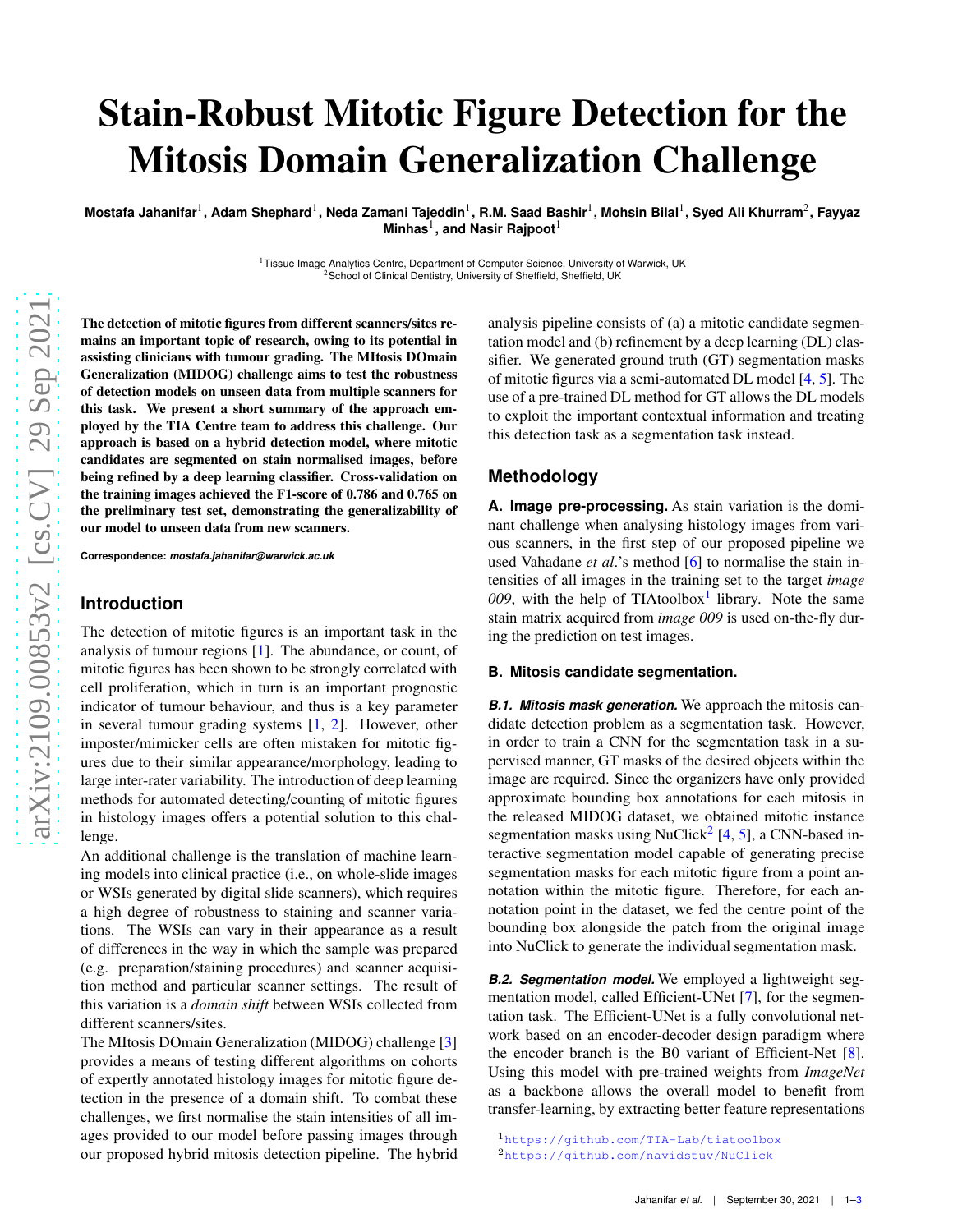<span id="page-1-0"></span>

|                                     |     | $t_{segmentation}$ $t_{classification}$ Recall Precision F1-Score |               |       |       |
|-------------------------------------|-----|-------------------------------------------------------------------|---------------|-------|-------|
| Segmentation only                   | 0.5 | $\sim$                                                            | $0.824$ 0.696 |       | 0.755 |
| Segmentation + Classification $0.4$ |     | 0.6                                                               | 0.771         | 0.801 | 0.786 |

**Table 1.** Results of cross-validation experiments on the MIDOG dataset.

and gaining higher domain generalizability. The Jaccard loss function [\[9\]](#page-2-9) is robust against the imbalanced population of positive and negative pixels in the segmentation dataset, and thus has been utilised to train the model.

*B.3. Model training.* In order to train and evaluate the model, we extracted  $512 \times 512$  patches from the stain-normalised images. There was a large class imbalance in the training dataset, owing to the much fewer patches that contained mitosis (positive patches) in comparison to those without mitosis (negative patches). Since we did not wish to introduce a bias towards predicting empty maps (hence increasing the number of false negatives), we devised an on-the-fly under-sampling approach which guaranteed that similar number of positive and negative patches were sampled at the beginning of each epoch. Here, we used all positive patches in all epochs but randomly sampled the negative patches in each epoch. This way we trained a segmentation model that maintains a high level of precision whilst having a high recall.

*B.4. Post-processing and candidate extraction.* At the inference stage of the previous step, each image is tiled with overlap ( $512 \times 512$  patches with 75 pixels overlap) and results for all tiles are aggregated to generate the segmentation prediction map. We then use a sequence of morphological operations and compute the centroid of the connected components to extract candidate mitotic cells from the segmentation map.

**C. Mitosis candidates refinement.** In the final step of our method, the mitosis candidates discovered in the previous step were verified using a classifier. Here, we trained an Efficient-Net-B7 [\[8\]](#page-2-7) classifier to distinguish between mitoses and mimickers. To train the classifier we extracted mitosis and mimicker patches ( $96 \times 96$  pixels) based on the annotations provided by the challenge organizers. Again, to deal with the problem of class imbalance, we incorporated the onthe-fly under-sampling technique.

**D. Data augmentation.** To make both segmentation and classification networks more robust against the variation seen in histology images, we include the standard data augmentation techniques during the network training phase. The extent and combinations of these augmentation techniques are randomly selected on-the-fly and differ from epoch to epoch.

**E. Inference.** The same pipeline as used for training was applied to each input image for inference. However, in order to benefit from all the models and all the training data, we also included "model ensembling" and "test time augmentation" (TTA) techniques in the inference pipeline. Therefore, during segmentation and classification, predictions from all three models from the cross-validation experiments (in addition to

predictions on input image variations by TTA techniques like image flipping and sharpening) are averaged to make more confident and robust final predictions on unseen data.

# **Evaluation and Results**

The training set released with the MIDOG challenge contains 150 images with GT annotations. All segmentation and classification models were evaluated in a cross-validation framework as follows: three folds were created based on the images from different scanners (fold 1: images 1-50; fold 2: images 51-100; fold 3: images 101-150). Three experiments were conducted, where the models were trained on two folds and validated on the final fold, such that all images were tested once. Our training scheme simulated the way in which the challenge is tested i.e. the test scanner is not used during the network training.

Many configurations for the segmentation and classification networks were tested, but the ones with minimum segmentation loss and best classification F1-score on the validation set were selected. In table [1,](#page-1-0) results of the cross-validation experiments for the segmentation only and the hybrid (segmentation+classification) models are reported separately. The segmentation model alone achieved a F1-score of 0.755 in mitosis detection over all the images in the training set. In comparison, the addition of the classier (mitosis candidate refinement step) increased the F1-score to 0.786. Note that the threshold values and hyper parameters on each step in the proposed pipeline are selected based on the cross-validation experiments.

Using the proposed hybrid method and the above inference method, we were able to achieve the F1-score of 0.765 on the preliminary test set. This small reduction in F1-score on testing, when compared to cross-validation, indicates the robustness and generalizability of the proposed approach.

# **Discussion and Conclusion**

In this work, we have presented a new method for the challenge of mitotic figure detection in histology images in the presence of a domain shift. Our proposed method first segments mitotic figures, based on the Efficient-UNet architecture, before passing the results of segmentation on to a DLbased classifier to further differentiate between mitotic figures and hard negatives (mimickers). All images were normalised to a chosen sample image during training, before being normalised on-the-fly during inference. The proposed method achieved a high F1-score of 0.765 when tested on the preliminary test set for the MIDOG challenge.